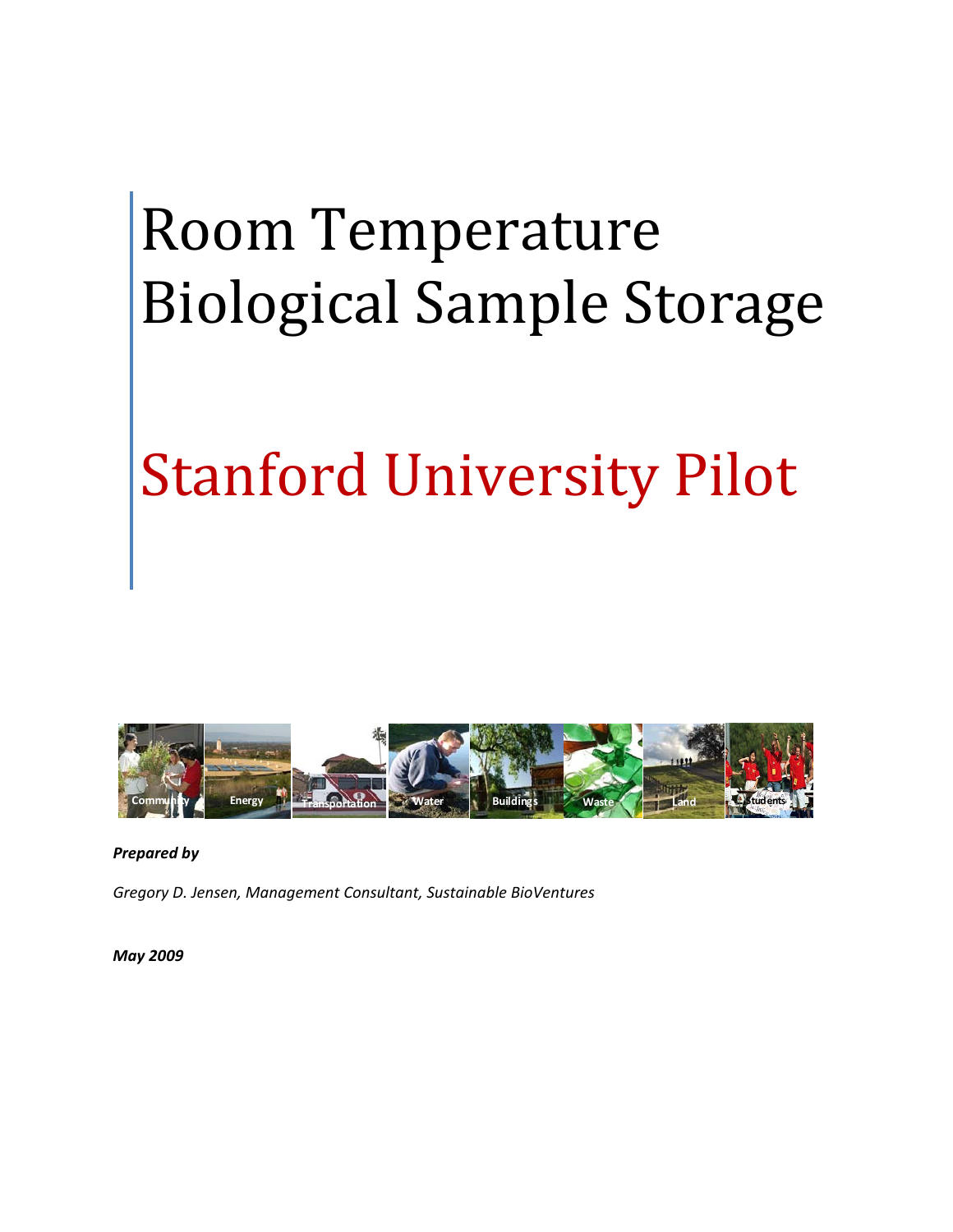## **Executive Summary**

Stanford University could cut usage of electricity by **forty million kilowatt‐hours (kWh)**, reduce its carbon footprint by an estimated **eighteen thousand metric tons** and save **\$16 million dollars** in operating costs over the next ten years by transferring biological samples from frozen storage to room temperature storage technology. (Figure A)

**Background:** Over 350 laboratories and thousands of researchers across Stanford University are advancing biological and biomedical research generating large collections of biological samples. These samples



are both scientifically and financially valuable to the researcher and the university. Often irreplaceable, sample collections at Stanford are growing at an escalating rate. Hundreds of scientific freezers across campus are needed to safely store the current sample collection consuming large amounts of energy, precious research dollars, and valuable space.

**Objective:** The pilot study set out to allow a diverse group of Stanford research laboratories to transfer biological samples from freezers to room temperature storage. The study also intended to evaluate and generate a forecast of environmental, financial and additional benefits of a university‐wide program to implement the technology.

**Methods:** Stanford Sustainability and Energy Management (SEM) recently commissioned and completed a pilot project to estimate potential benefits of room temperature sample storage using a new technology. Stanford supplied reagents and materials to twelve pilot laboratories from the School of Medicine and Biology Department. A sophisticated forecast model was developed using information from a pilot group of labs, fourteen additional laboratories, other Stanford‐specific data, and industry trends to estimate the potential campus‐wide benefits.

#### **Key Findings and Conclusions:**

- An estimated nine to thirteen million samples (representing 20‐25% of the total Stanford sample collection) could be moved from freezers to room temperature technology.
- The initial investment in transferring these samples could be recovered within three to five years under a broad implementation program.
- The program could generate an estimated eleven to twenty million dollars in cost reductions as well as prevent seventeen to twenty thousand tons of  $CO<sub>2</sub>$  from entering the environment.
- In addition to direct benefits, transferred samples would be shielded from degradation due to power disruptions, and thousands of square feet of lab space could be liberated for better use. Benefits revealed in this report could be realized immediately and continue to generate savings for many years.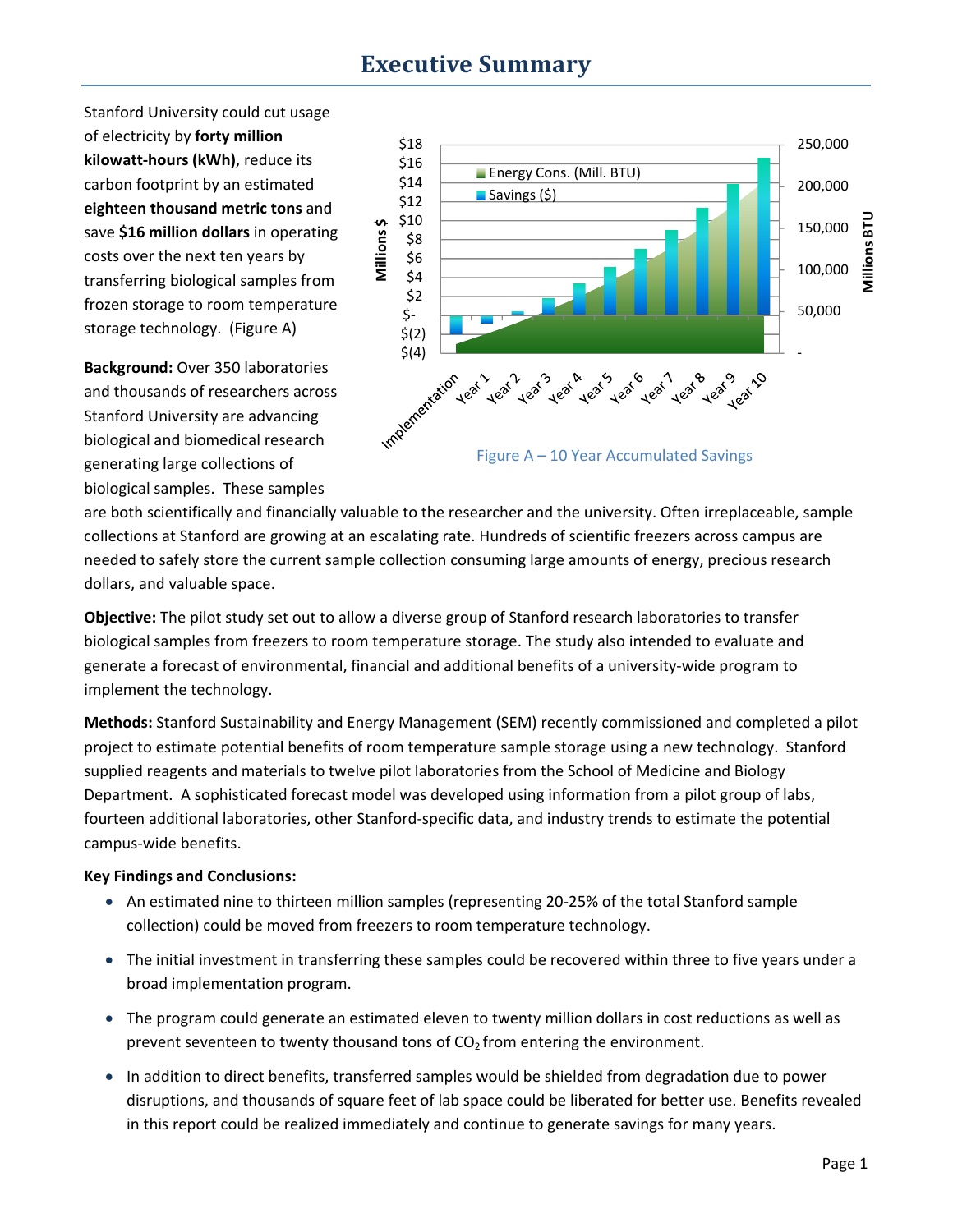# **Room Temperature Sample Storage Pilot Project Report**

Stanford University is a recognized leader in sustainability, as acknowledged by the Sustainable Endowments Institute in its 2008 College Sustainability Report Card<sup>i</sup>. Even though much has been achieved, a significant opportunity to improve sustainability at Stanford remains untapped within the freezers of its biological and medical laboratories. Stanford houses nearly 2000 freezers in more than 350 laboratories across its campus.

Each year these freezers consume an estimated 39,700 Million BTUs (MBTU) of energy, generate 3,600 tons of carbon dioxide (CO<sub>2</sub>) and cost \$5.6 million to operate.

According to capital equipment records, the University purchases an average of 40 new ultra‐ low temperature freezers each year to accommodate growth of its biological sample collection and replace aging equipment.<sup>ii</sup> While maintaining the current sample collection seems daunting, industry experts anticipate the sample generation rate to double in the next two years, driven by an increasing number of samples generated by a growing number of clinical trials, new technology, personalized medicine and stem cell research.

## **Current Challenges**

**Energy Use:** Stanford's freezer collection is projected to consume 564,000 MBTU and generate 51,000 metric tons of  $CO<sub>2</sub>$  at an accumulated cost of \$69 Million during the next ten years. Figure 1 illustrates the challenge facing Stanford now and over the next

## **Stanford University Today**

350\* Laboratories 2000\* Freezers 610,000 Square Feet Wet Lab Space \*Estimate based on Stanford data **Annual Sample Storage Impact**

- 40,000 Million BTUs 3,600 metric Tons of  $CO<sub>2</sub>$
- \$ 5,600,000 operating cost





ten years due to its reliance on current methods of storing and protecting its biological samples.

**Space Utilization**: In addition to the escalating cost and energy drain, each freezer occupies 30 square feet of valuable lab space, which is putting pressure on planning for future growth. Assuming the current 5% per year growth rate for the freezer collection, Stanford would have nearly 3,000 freezers in ten years, which would occupy nearly 96,000 square feet of lab space or about one fifth of the total wet lab space, not including support space"<sup>.</sup>

A projection of the growth of Stanford's freezer collection below in Table 1 is based on a historical growth rate of 5% per year for ultra low freezers. However, the expectations for hiring medical school faculty and expanding current programs could drive the current and future growth rate significantly higher. According to projections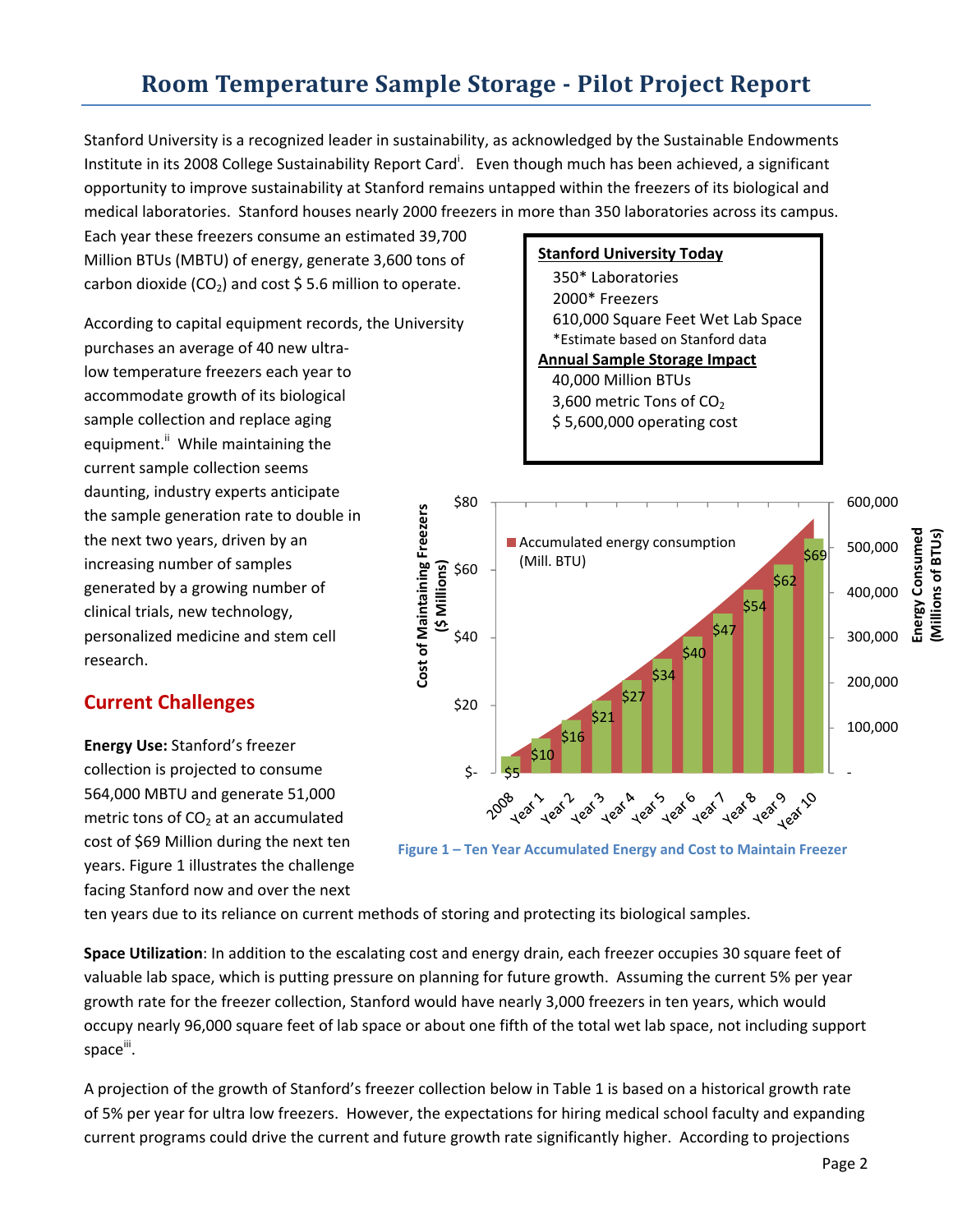from the office of institutional planning, the School of Medicine plans to hire nearly one hundred new research faculty by 2014 - a 33% increase.<sup>iv</sup> In addition to an increase in faculty, medical school leadership anticipates an increase in sample generation rate from researchers conducting an increasing number of population studies.

| <b>Freezers</b>                    | 2008   | 2013<br><b>Forecast</b> | 2018<br><b>Forecast</b> |
|------------------------------------|--------|-------------------------|-------------------------|
| Ultra Low Temp freezers -80 C      | -735   | 938                     | 1,197                   |
| Low Temp Freezers - 20 C   1224*   |        | 1,562                   | 1,994                   |
| <b>Total Freezers</b>              | 1,959  | 2,500                   | 3,191                   |
| <b>Freezer Footprint (SQ Feet)</b> | 58,770 | 75,007                  | 95,730                  |

**Additional Factors not Included Above–** Likely to exacerbate freezer growth figures significantly

- 33% growth expected in medical school faculty by 2014
- Projected increase in sample generation rates due to new technology and population studies
- New lab construction space limitations

\*Estimated number of ‐20 based on pilot group data

**Table 1 – Predicted Freezer Growth at Stanford**

## **The Opportunity**

Given the growth expectations of Stanford's biological sample collection, which increasingly demands more energy, space and money to maintain, a sustainable alternative is needed to slow freezer demand. Non‐freezer‐ dependant storage technologies are alternatives to current practices that promise to reduce energy consumption, space demands and escalating costs generated by laboratories storing samples in frozen environments.

#### **Stanford University Pilot Study Objective**

The objective of this pilot study was to evaluate the potential of room temperature storage to save energy and reduce carbon footprint by allowing Stanford's researchers to safely store biological samples without the need of freezers.

While room temperature technology has the potential to help reduce Stanford's dependency on frozen storage, this hypothesis needed to be proven. To this end, the Department of Stanford Sustainability and Energy Management (SEM) initiated a pilot study of a new technology during the fall of 2008.

#### **Room Temperature Sample Storage Technology**

The new technology evaluated in this study enables safe storage of biological material at room temperature. The technology prevents the degradation of biological materials at room temperature, eliminating the need for cold storage and cold shipping. Biomolecules, such as DNA, RNA and bacteria can be stabilized at ambient temperatures providing a cost-effective alternative to storing samples in freezers and cold shipping.

The technology is based on extremophile biology originally identified by Dr. John Crowe, Professor Emeritus UC Davis.<sup>v</sup> Using extremophile biology, organisms such as tardigrades and brine shrimp are able to protect their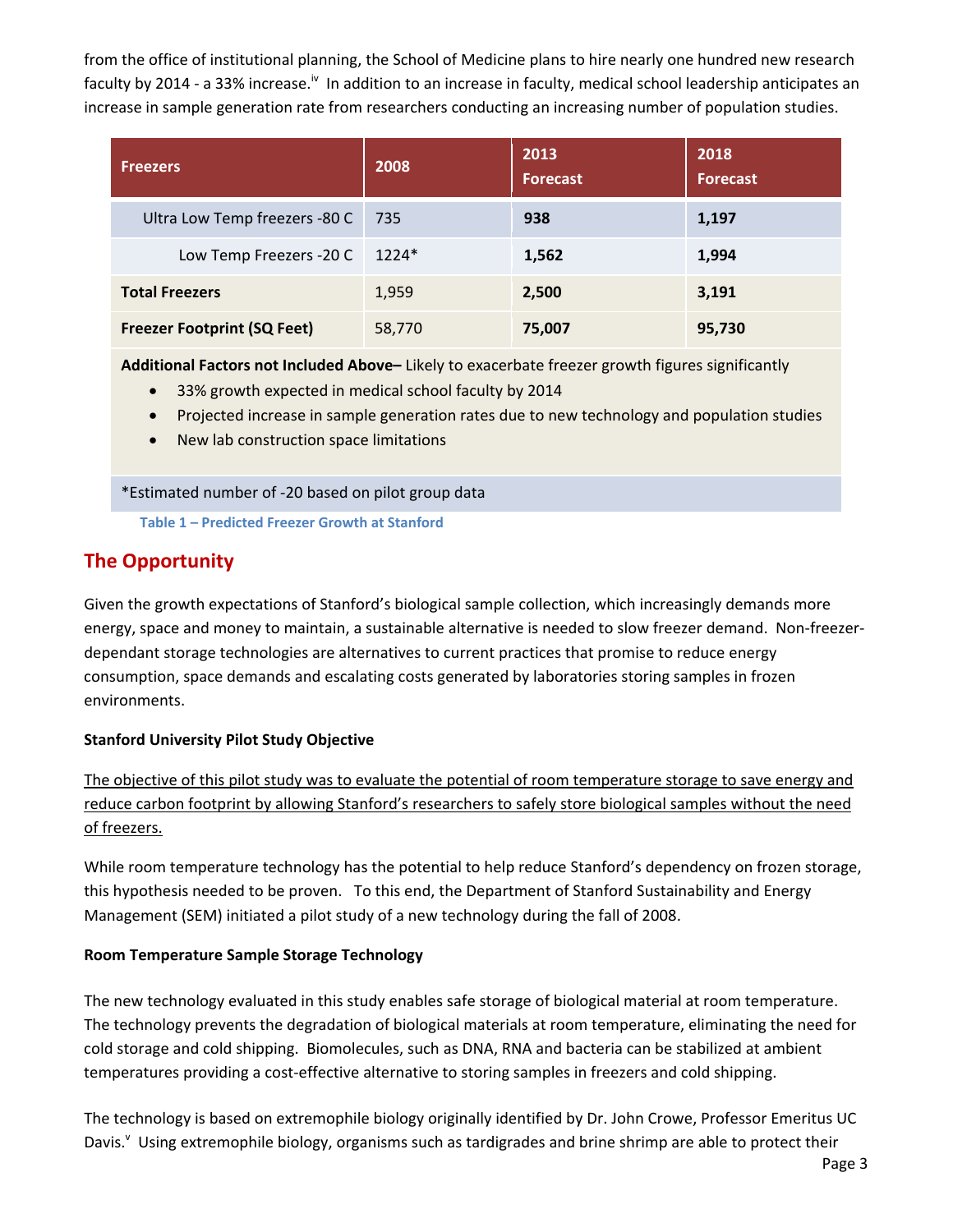DNA, RNA, proteins, membranes and cellular systems for long‐term survival in a dried state or anhydrobiosis (life without water) and later revive by simple rehydration. This technology mimics the natural molecular mechanisms used by these organisms. The technology works by forming a thermo-stable barrier during the drying process to protect samples from degradation during storage at room temperature (Figure 2 and 3).



**Figure 2 – Structural prediction of biostability matrix interacting with nucleic acids**

**Figure 3 – Electron micrograph of protective thermo‐ stable barrier**

The products evaluated in this pilot provide long‐term storage of purified DNA and RNA samples. The technology can easily accommodate a variety of storage containers, thereby facilitating efficient sample transfer from existing collections or the creation of new ones.

#### **Pilot Group Laboratory Selection**

Researchers responded enthusiastically to the invitation to participate in the pilot study from the Stanford Dean of Biology and Sr. Associate Dean of Research in the Stanford School of Medicine. The pilot group was established within two weeks, and many additional interested laboratories applied to participate.

Twelve laboratories with a variety of research focus areas were selected from Stanford's School of Medicine and Biology Department. A diverse set of laboratories in the pilot group provided insight into the applicability of the room temperature technology within a variety of laboratory settings. In addition, the group, while not a random sample, does provide a reasonable proxy for making predictions about the broader population of laboratories at Stanford. Labs beyond the core pilot group provided information about sample collections and lab equipment increasing the amount of known data to improve forecast accuracy.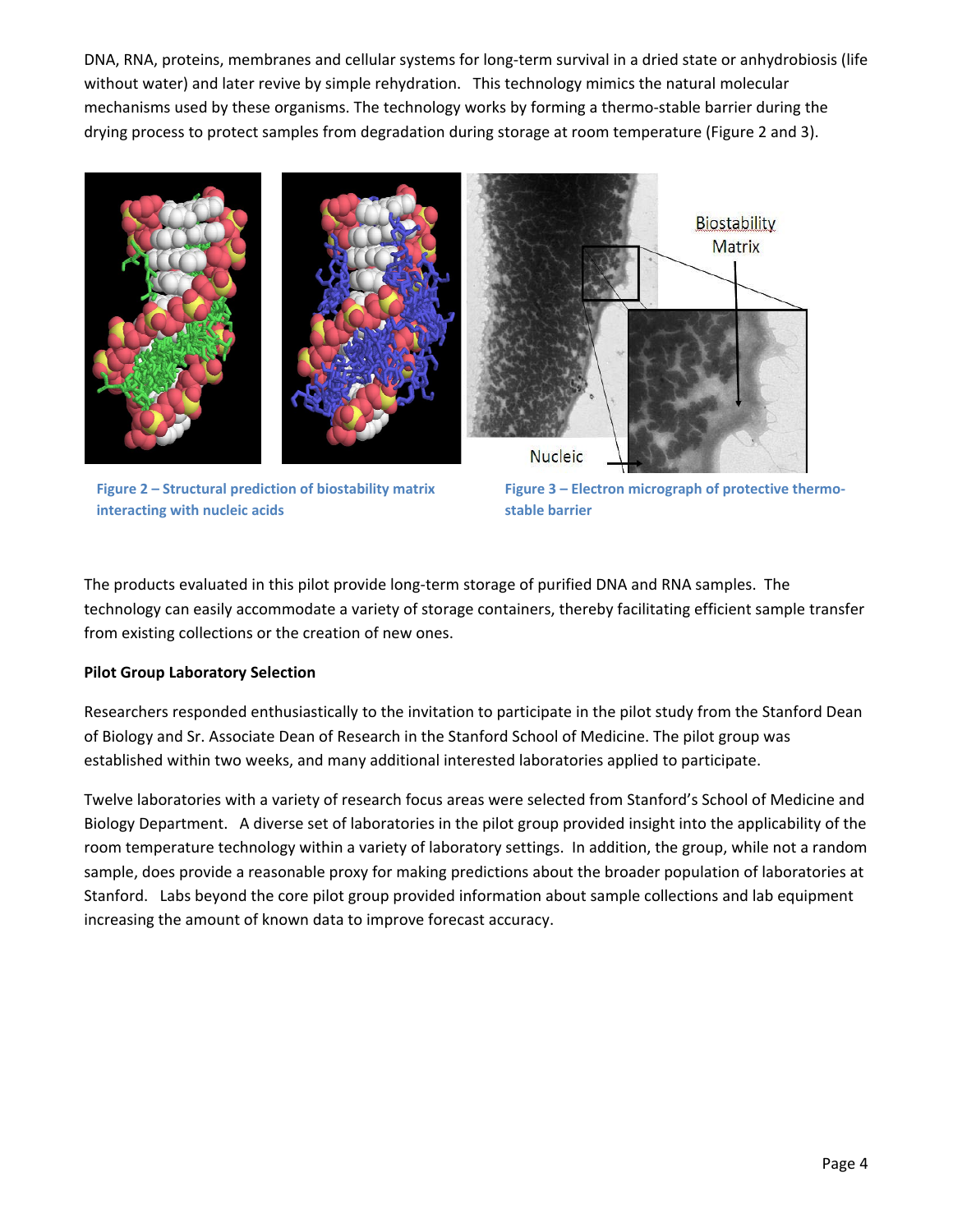#### **Pilot Participation Group**

The pilot group includes laboratories from ten different departments, a microarray core cancer facility, a pediatric psychiatry clinical lab, one tissue bank and one plant biology laboratory. All laboratories have common sample requirements of biological research laboratories with molecular or cellular focus (Table 2).

| <b>Laboratory Description</b>                                                  | <b>Medical School</b> | <b>Biology</b> |
|--------------------------------------------------------------------------------|-----------------------|----------------|
| More than 100,000 addressable samples<br>(Core facility and large genomic lab) |                       |                |
| 1,000 to 10,000 addressable samples                                            | 4                     |                |
| Less than 1,000 samples                                                        | 6                     |                |
| <b>Total sample transfer laboratories</b>                                      | 11                    |                |
| Laboratories on waiting list<br>(sample collection data only)                  | 13                    |                |
| <b>Total laboratories</b>                                                      |                       | 26             |

**Table 2 – Pilot Participant Group**

Participants provided extensive information about their sample collections, including sample formats and types, freezer storage temperature, sample generation rates, and the number of freezers used to contain each sample collection. The data from the labs provided detail about the samples stored in each lab including the number of candidate samples and provided better understanding of sample management practices.

## **Data Analysis and Methodology**

Nearly one million candidate samples were discovered in the freezers of participating labs in the pilot group. Based on their sample collection, each pilot participant received room temperature storage technology

reagents, storage cabinets and sample tracking software. . These materials facilitated the transfer of nearly seventy thousand samples out of the one million addressable samples discovered in the pilot group. Sample collections of twenty‐ six laboratories were assessed.

| <b>Pilot Group</b>                   | <b>Results</b>             |
|--------------------------------------|----------------------------|
| <b>Number of addressable Samples</b> | 923,000 (DNA and RNA)      |
| <b>Number of Freezers</b>            | 34 Ultra-Low (-70°C -80°C) |
|                                      | 59 Low Temperature (-20°C) |

#### **Table 3 – Pilot Survey Data**

An interactive analysis tool was created using a spreadsheet program, to provide an accurate model of the costs of frozen storage per biological sample. The model was designed to account for various sample storage formats, sample locations, labor requirements, maintenance requirements and numerous other parameters. All assumptions were verified by reliable industry sources and validated through extensive interviews of Stanford personnel in utilities, facility management group, purchasing and the School of Medicine. Assumptions were further supported through actual data gained from detailed survey responses from the pilot group. Energy and cost savings data from the pilot group were calculated to provide the basis to forecast the campus‐wide sample collection. Finally, the projections in the model allowed input of various growth rates to enable generation of conservative, moderate and aggressive scenarios.

The pilot data provided the basis for using the model to make a conservative estimate of the total number of addressable samples on campus. The projection is highly influenced by the predicted distribution of sample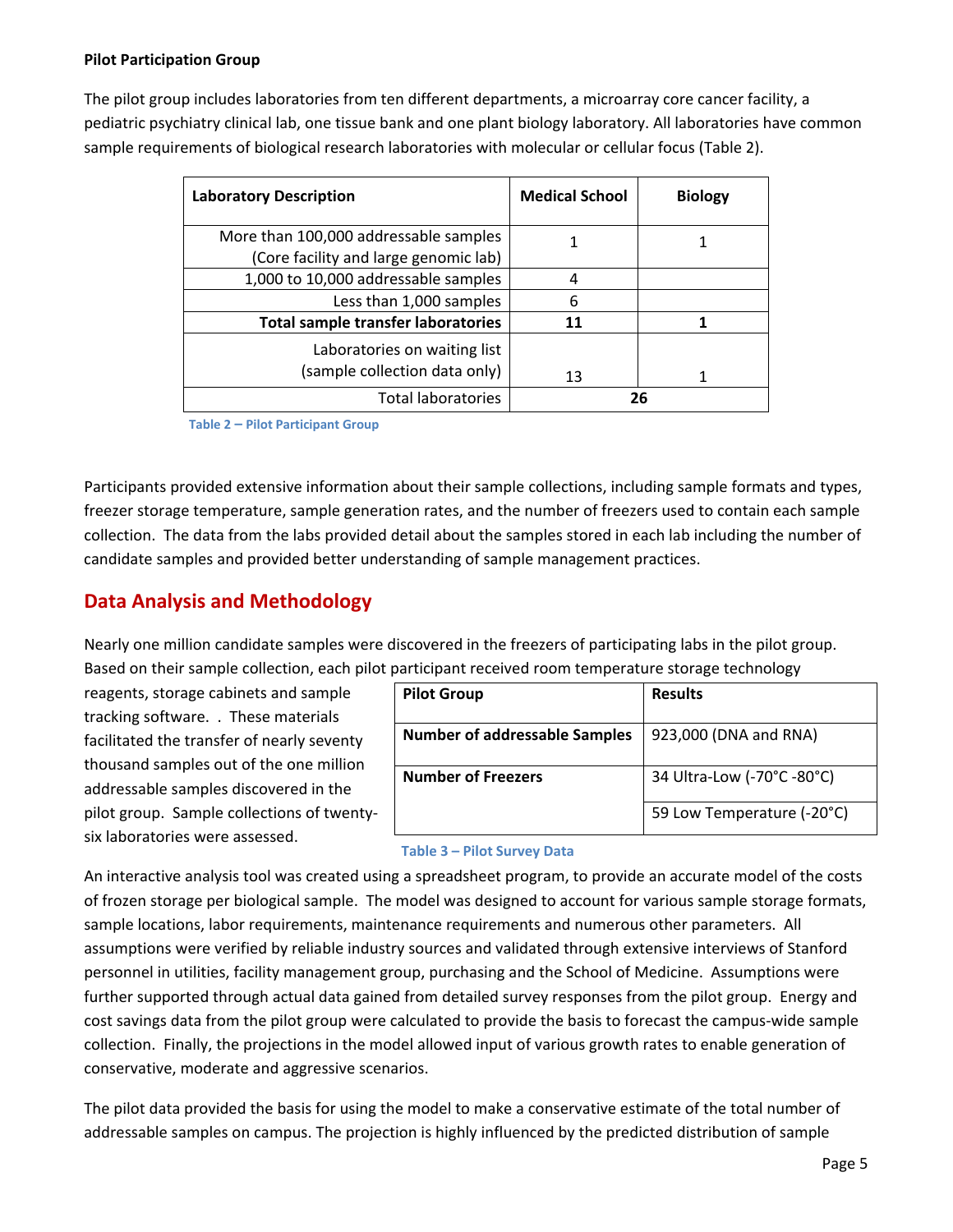container format and was guided by the pilot group sample collection. Using the pilot group data and distribution of sample container format, a prediction of between nine to thirteen million addressable samples was generated. The container format of these samples is classified into four categories based on the four most common container volumes found in research. The distribution assumptions used in the model are listed in Table 4.

| <b>Container Format</b>                 | <b>High Density</b> | <b>Medium High</b> | <b>Medium Low</b> | <b>Low Density</b>         |
|-----------------------------------------|---------------------|--------------------|-------------------|----------------------------|
| Temperature                             |                     |                    |                   |                            |
| Ultra Low (-80)                         | 4%                  | 6%                 | 57%               | 0%                         |
| Low (-20 C)                             | 4%                  | 6%                 | 23%               | 0%                         |
| <b>Energy Consumption</b><br>Per Sample | Low                 |                    |                   | $\blacktriangleright$ High |

#### **Table 4 – Campus‐wide Projection of Container Format Distribution**

High density sample containers occupy smaller volumes per sample and therefore consume less energy per sample volume than low density container formats. The model was designed to allocate energy consumption of a sample by format; therefore careful consideration had to be given to the format distribution of the pilot group. The distribution percentages of the pilot group guided a reasonable distribution for the predicted number of samples on campus. Evidence that the percentages in Table 3 are conservative was provided by a previous freezer study conducted in the School of Medicine in 2007, which found that nearly 90% of samples in ultra-low temperature freezers were in medium-low category.<sup>vi</sup> If the percentage of samples at lower density is closer to 90%, then the potential savings for Stanford could increase dramatically due to the energy required to store a greater number of lower density samples.

An important benefit to non‐frozen storage is the freedom to store samples at higher density than in the frozen environment, which can generate even greater savings. Within the frozen environment, samples are often stored in individual tubes, which are typically much more costly and less efficient than storing multiple samples in a higher density plate type format. Researchers favor this less efficient energy format because they try to limit the number of "freeze‐thaw" cycles for each sample. When samples are stored in a higher density format such as a ninety‐six well plate for example, the other ninety‐five samples are thawed when a researcher needs to use only one sample. Therefore, most research laboratories favor individual tubes for frozen storage. However, samples stored in ambient temperature can be individually accessed without any effect to neighboring samples within a single storage plate. Moving individual tube samples out of frozen storage to room temperature in a higher density format therefore increases the amount of savings gained.

Since projections in the model rely heavily upon the container formats of samples in the pilot group and many of the samples in the pilot group tended to store in high density containers, then the projected savings gained by a campus‐wide program may be understated. Therefore, a program that takes advantage of the freedom that room temperature storage provides researchers to store samples in higher density container formats could realize even greater savings.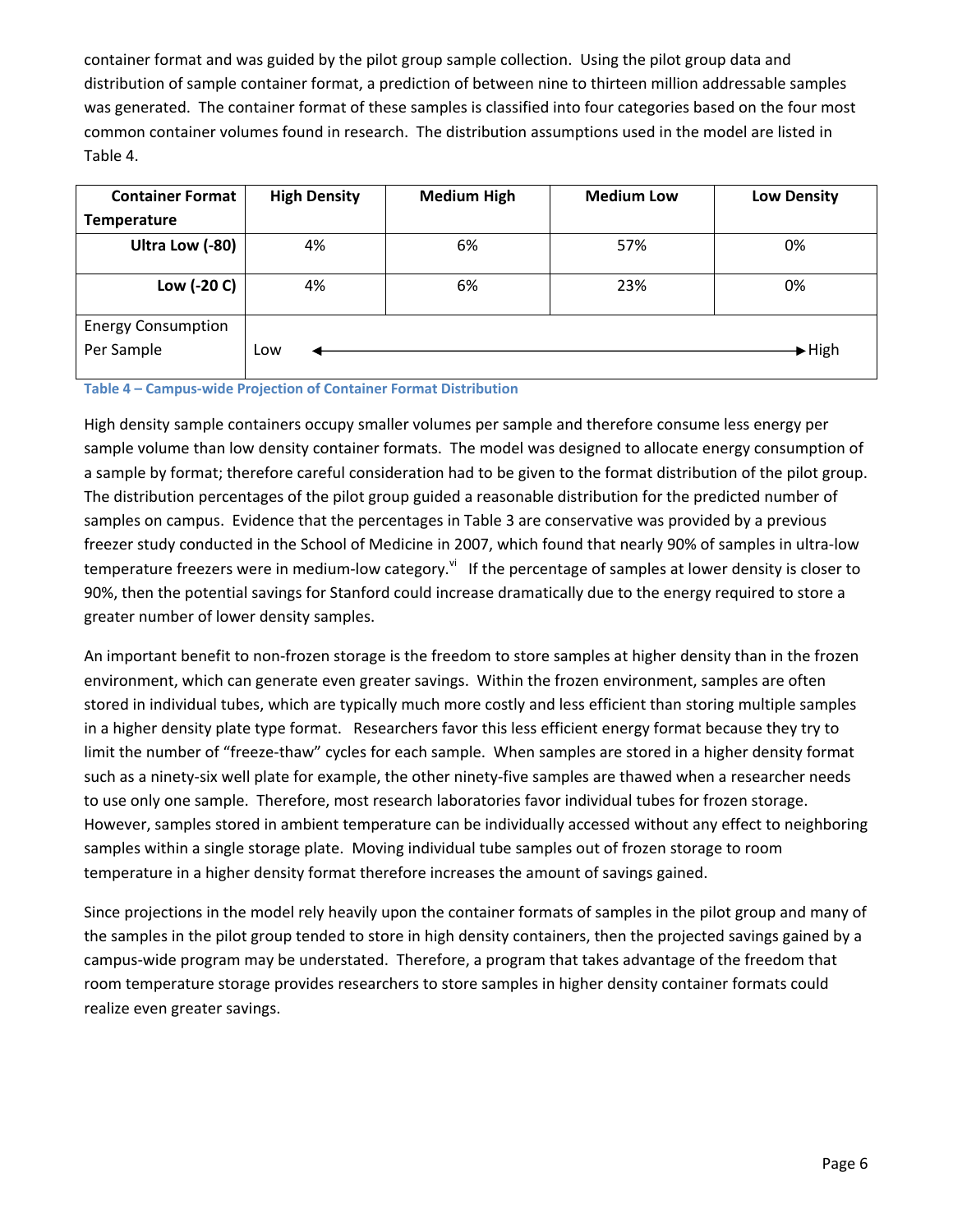## **Cost, Savings and Results**

According to model calculations, transferring the addressable samples in the pilot group alone would save Stanford an estimated 108 Million BTU of energy, reduce CO<sub>2</sub> emissions by eleven tons and save nearly \$17,000 every year by reducing capital equipment and operational costs for six freezers.

The pilot group also provided insight into the potential magnitude of the savings in energy,  $CO<sub>2</sub>$  emissions and operating costs that could be brought about by moving samples out of frozen storage on a campus‐wide scale. Extensive interviews of pilot participants provided the data foundation to estimate the number of candidate samples stored across campus. Stanford personnel provided capital equipment counts, costs, purchase information and trends, research faculty numbers and wet lab square footage to validate our estimates and make accurate predictions about future growth.

| <b>Stanford Campus-wide Potential</b> |                                                           |  |  |
|---------------------------------------|-----------------------------------------------------------|--|--|
| Addressable Samples 9 - 13 million    |                                                           |  |  |
| CO2                                   | 900 - 1100 Metric T/year                                  |  |  |
| Electricity                           | $2.0 - 2.4$ million kWh/year                              |  |  |
| Chilled Water<br>(space cooling)      | 340 - 400 thousand T-hr/year                              |  |  |
| Total energy<br>Cost savings          | $10 - 12$ thousand MBTU/year<br>$$1.2 - 1.4$ million/year |  |  |

**Table 5 – Campus‐wide Potential**

Based on the calculations within the forecast model, Stanford research laboratories currently contain between nine and thirteen million samples that could be transferred to room temperature storage. Transferring this collection could save more than two million kWh of electricity, nearly four hundred thousand ton‐hr of chilled water needed to cool space, and reduce the carbon footprint by as much as eleven hundred metric tons of  $CO<sub>2</sub>$ annually (Table 5).

The value becomes even more evident over ten years. Using a conservative annual sample growth rate of 10%, Stanford could reduce estimated forty million kWh and nearly seven million ton‐hrs of chilled water by placing current and newly generated biological samples into room temperature storage (Figure 4 and 5).

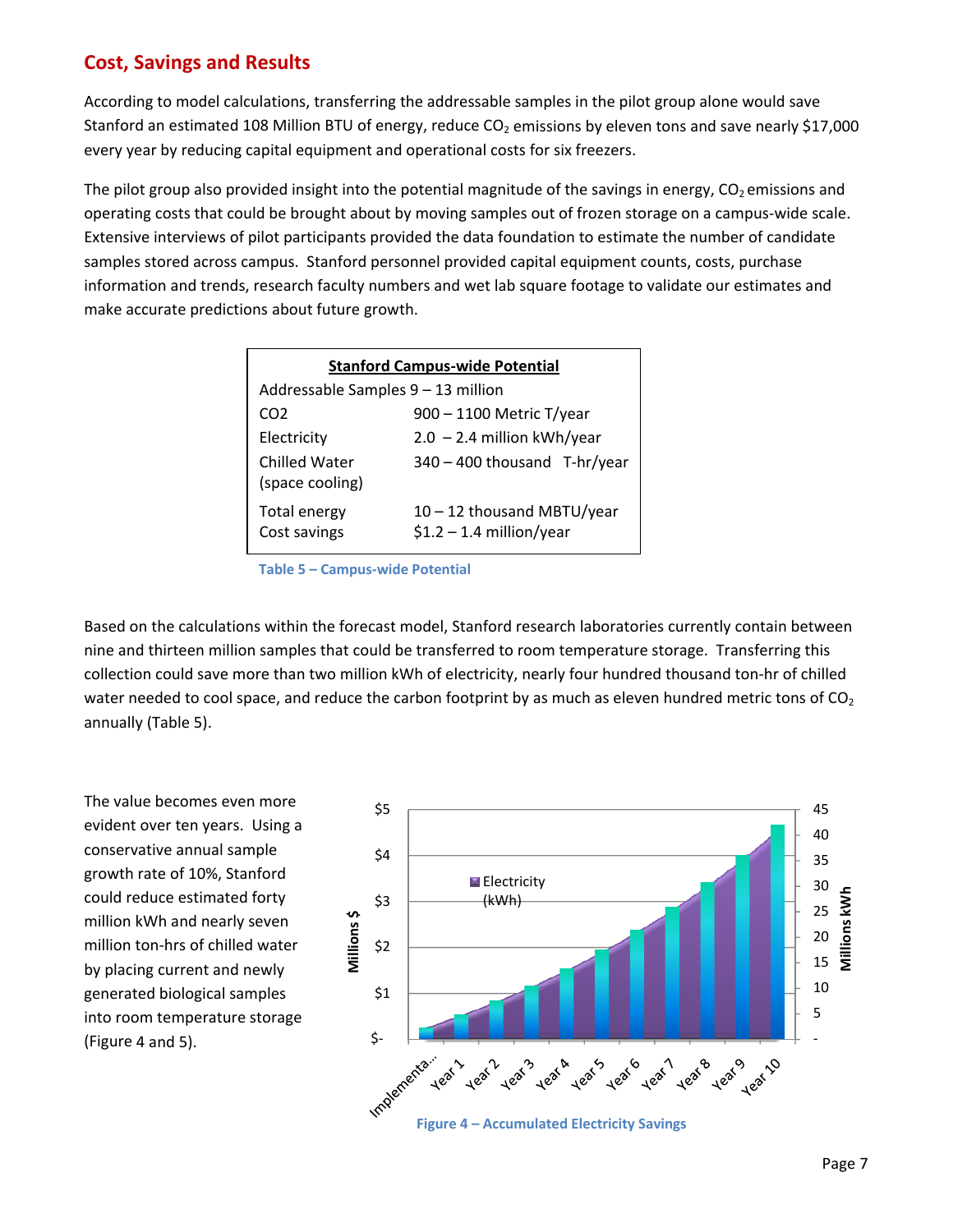This potential energy reduction would reduce the University's carbon footprint by an estimated fifteen thousand metric tons over the same period. Savings of this magnitude could help slow the escalating energy and space demand challenges of maintaining the current freezer‐based system.

In addition to the significant environmental benefits, shifting samples to room temperature dramatically reduces costs. The samples that could be transferred to room temperature storage today, along with the samples projected to be generated by research over the next decade (assuming a 10% per year sample generation rate), would cost over thirty million dollars to maintain in freezers. Using room temperature sample storage, Stanford could realize a net savings of more than sixteen million dollars over the next decade and recover its initial investment within three to five years (Figures 6). Greater savings and freezer reduction could be





realized as new products become available for storing blood, serum, and protein samples.

The projected savings fall into several categories (Figure 7). Energy savings from electricity and chilled water account for nearly 27% of the total. Capital equipment and maintenance account for 40% of the projected savings, and 28% of the savings is generated from reclaiming the space occupied by each freezer. Space costs are internally allocated, and cost per square foot is determined by an internal charge‐out rate. To avoid the possibility of overstating energy savings, all electricity and chilled water costs normally allocated to wet lab space at Stanford are *not* included in the space cost per square foot used in the savings projection. Total savings remain significant at nearly one million dollars annually and close to eleven million dollars over ten years even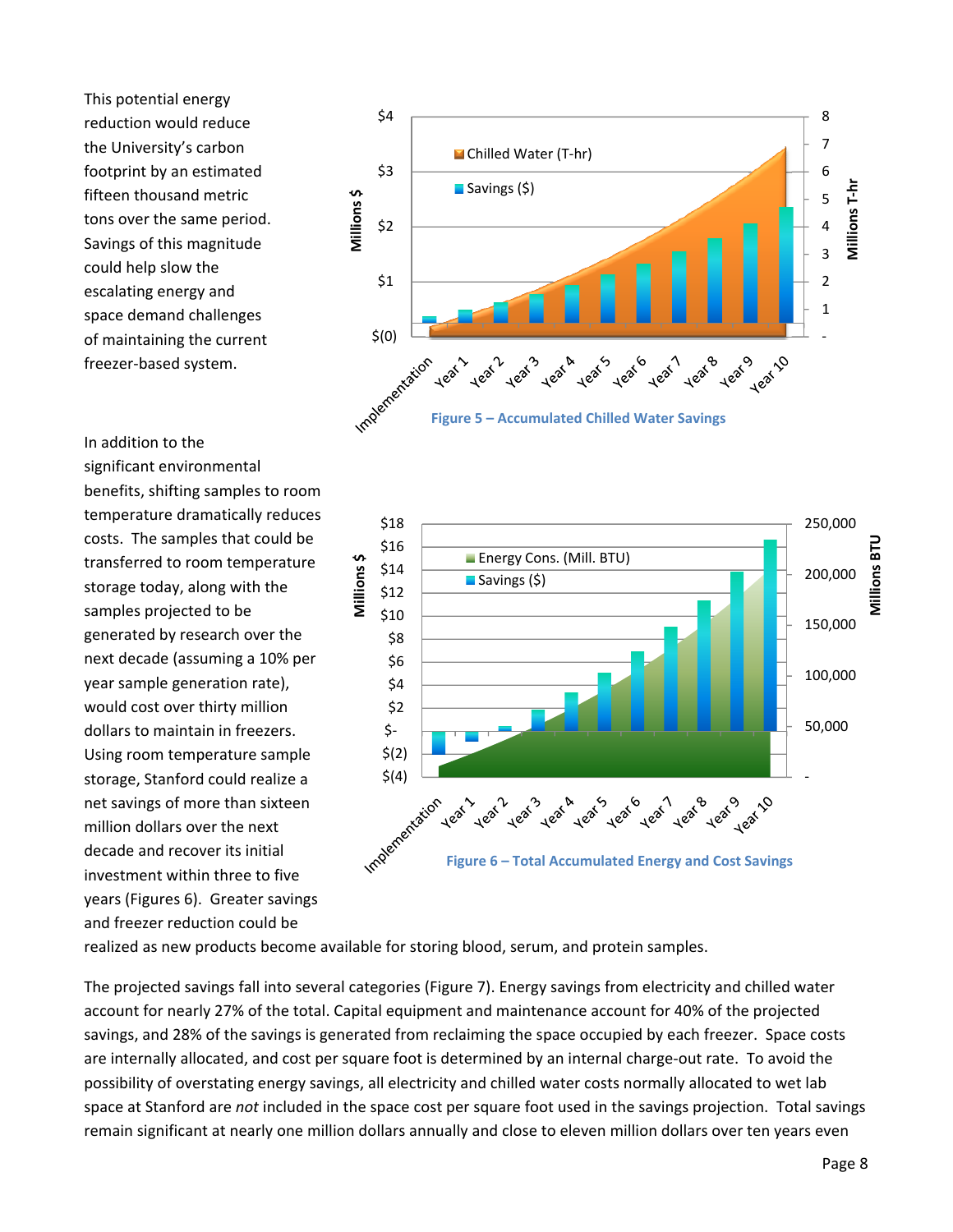when space savings are excluded altogether. Further, the period required to recover the initial investment in transferring samples only lengthens by one year when space is not given a monetary value. While space charges are an internal transfer, the value of space is an important consideration, particularly with cost of new construction and, as stated previously, the number of faculty is expected to increase along with the pace of sample generation.

#### **Additional Benefit ‐ Reducing Sample Risk**

Beyond the significant amount of space allocated and despite the huge investment Stanford makes every year to keep biological samples in a frozen environments, the samples themselves are currently at risk. The





Stanford collection is vulnerable to catastrophic events such as earthquakes, fires and severe weather as well as more mundane equipment failure and accidents. Equipment failures are so common that investigators and departments purchase excess freezer capacity to accommodate regular disruptions.

Sample loss is not only a setback to science, but also a monetary loss to the university. Even before any research is performed by scientists, clinical samples need to be acquired and the acquisition cost can be significant. Clinical sample acquisition costs range from \$1,000 per sample and can reach as high as \$10,000 for samples

with specialized selection criteria.<sup>vii</sup> Once samples are acquired and research commences, their value increases over time as new analysis technologies are developed and discoveries are made in a particular disease area.<sup>viii</sup> Beyond the energy and cost savings, moving valuable samples to room temperature will help reduce the risk of sample loss due to catastrophic events and other threats. Using costs from clinical researcher experience and an estimate of the number of

| Value per sample | % of collection | collection value |
|------------------|-----------------|------------------|
| \$2,500-10,000   | 1%              | \$1.21 Billion   |
| \$500-2,500      | 9%              | \$0.56 Billion   |
| \$100-500        | 40%             | \$0.79 Billion   |
| $$0-100$         | 50%             | \$0.26 Billion   |
| <b>Total</b>     | 100%            | \$2.82 Billion   |

**Table 5 – Estimated Value of Stanford Sample Collection**

clinical samples of various types, the approximate value of the Stanford sample collection based on the sample acquisition costs could be nearly three billion dollars (Table 5).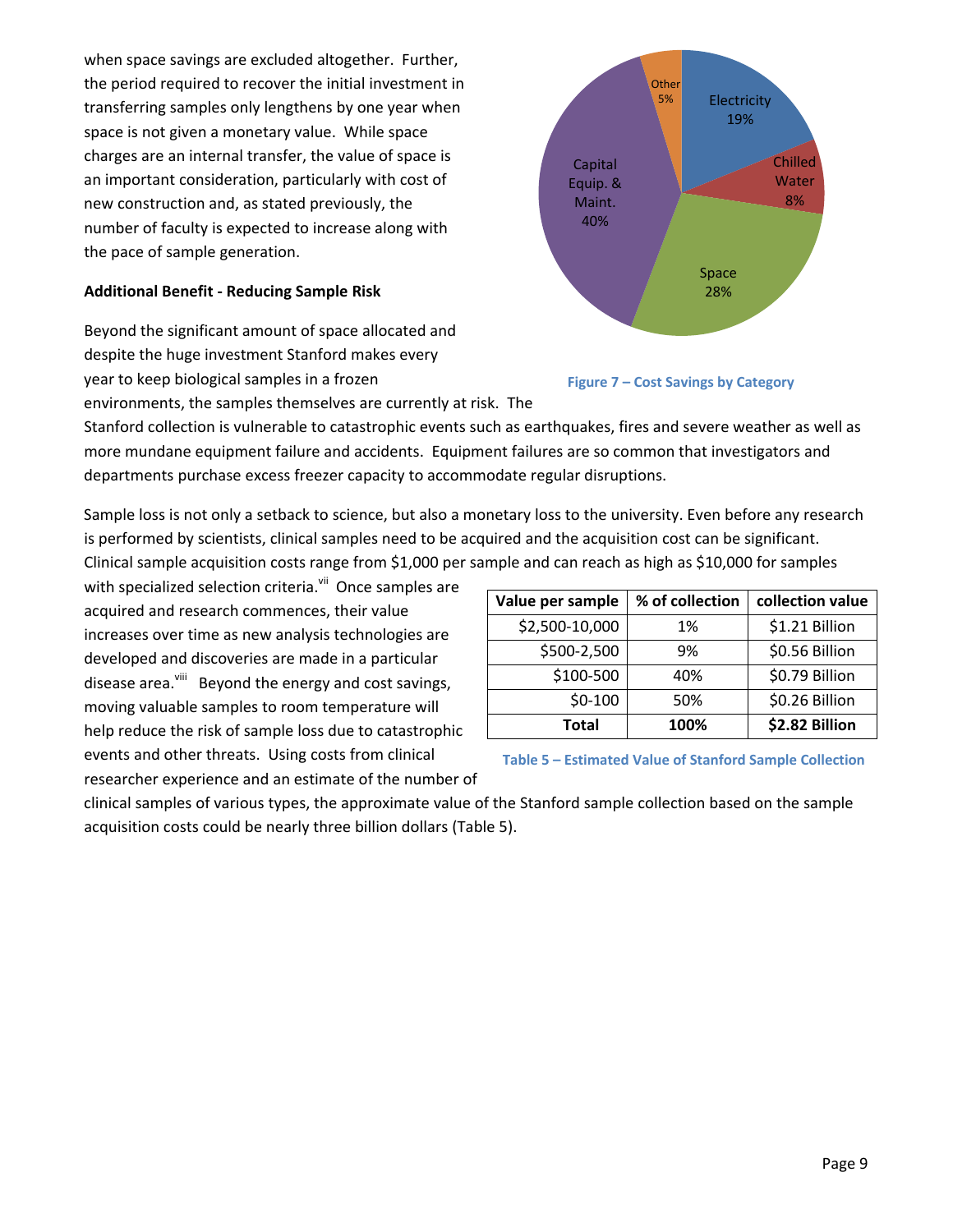## **Summary**

- Analysis of the Stanford sample collection through the pilot study revealed the substantial amount of energy and expense required to protect Stanford's current biological sample collection from degradation using freezers. On a campus-wide scale the university will spend \$68 million over the next decade to maintain and add to its freezer collection to protect valuable samples, not including costs to build freezer farms.
- Implementation of room temperature storage across the Stanford campus could not only reduce energy consumption and greenhouse gas emissions, but also save money, conserve valuable lab space and reduce disaster risk of the current sample collection.
- Benefits could begin to accrue immediately as compared to projects with long construction timelines that need to occur before a single kilowatt‐hour is saved.
- The magnitude of cost savings is dependent on the rate of adoption, as well as the anticipated sample generation growth rate.
- In addition, integration of room temperature storage technologies into current research workflows could reduce expense and risk of cold transportation. It could also provide a cost-effective solution for offsite back‐up to further protect valuable sample collections.

### **Recommendations for Implementation**

The benefits of room temperature storage are significant, and capturing them will require a careful, well‐ thought‐out strategy to increase adoption and remove any obstacles. The pilot study and participating laboratories provided valuable insights into the potential adoption of a broad program as well as obstacles that would need to be addressed for successful implementation. Many of the most important observations from the pilot to guide the design and development of an implementation plan are documented in Table 6.

| <b>Observations</b>                                                                                        | <b>Critical Success Factors</b>                                                                 |
|------------------------------------------------------------------------------------------------------------|-------------------------------------------------------------------------------------------------|
| Enthusiastic response from researchers                                                                     | Interest in sustainable storage alternatives at all levels                                      |
| Labs are slow to transfer samples                                                                          | Labor support needed for successful implementation                                              |
| Perception by principal investigators that energy and<br>cost savings benefit the department, not the lab  | Need to properly incentivize labs to support sample<br>transfer                                 |
| Value of samples is high and important                                                                     | Samples are irreplaceable - value is very important and<br>much higher than the cost of storage |
| Large numbers of DNA and RNA housed at ultra-low<br>temperature                                            | Many samples on campus eligible for room<br>temperature storage                                 |
| Frozen environments are hard to work in; locating<br>samples difficult, frequent thaws put samples at risk | Room temperature storage improves productivity and<br>flexibility in the work environment       |

**Table 6 – Pilot observations and conclusions**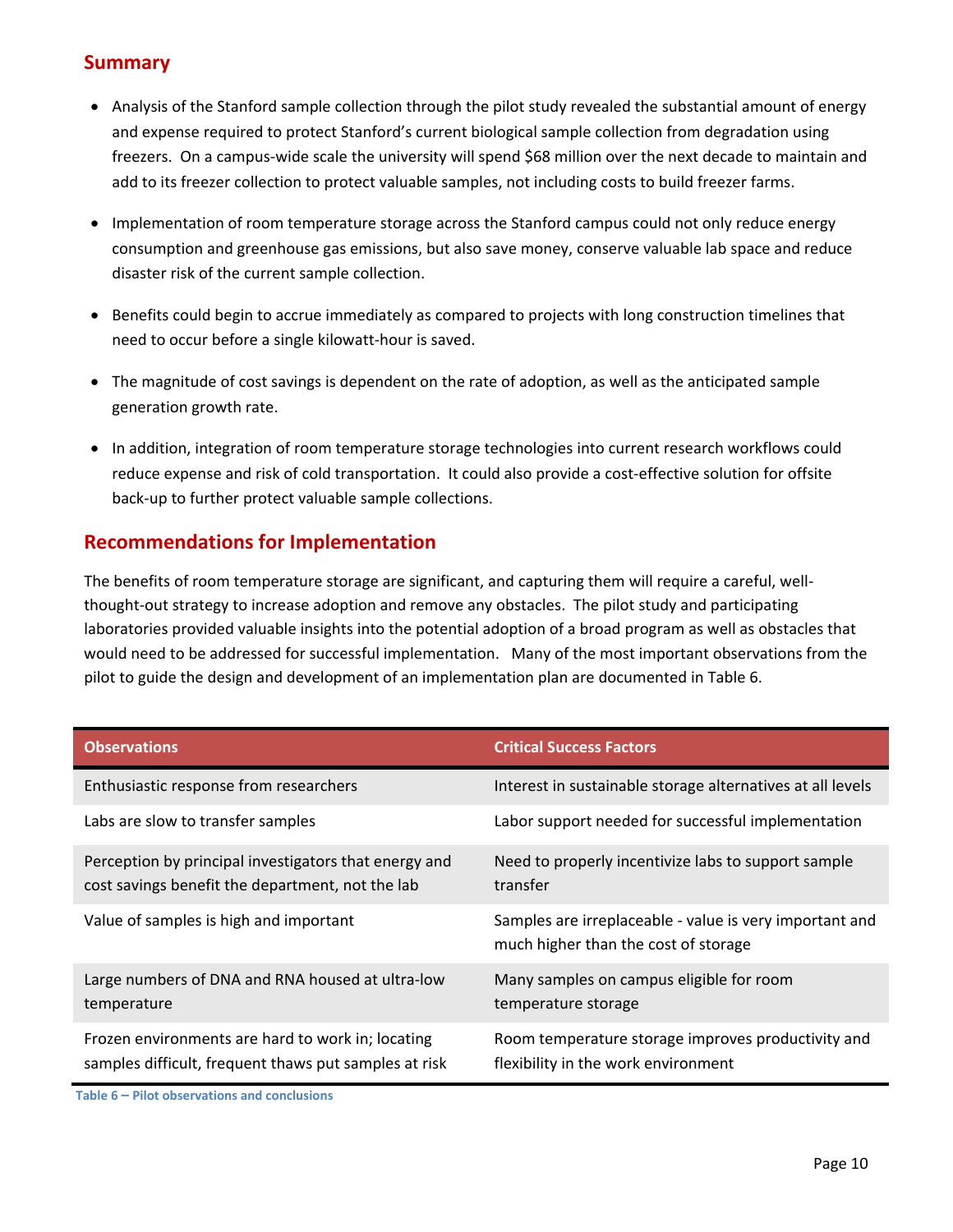Translating the pilot study to a successful program will require a strong commitment from leadership within the School of Medicine and Biology Department as well as a support from the Sustainability and Energy Management Group.

#### **Next Steps**

- Conduct detailed survey of laboratory sample collections on campus
- Collaborate with the School of Medicine and Biology Department to align incentives as well as establish political support within the organization
- Understand how sample transfer can be translated into freezer purchase reduction or shutoff
- Create appropriate incentives for departments, principal investigators and individual researchers to motivate adoption
- Develop program with larger service laboratories or core facilities to facilitate and support consistent sample transfer and management
- Include formalized process for organizational change to take advantage of easy sample transfer and education opportunities such as retiring professors, new hires, and post-doctoral and PhD turnover
- Provide consistent information around program incentives and benefits, publish success and establish feedback mechanisms
- Identify a manager and staff to develop implementation plan for large scale sample transfer

## **Study Scope and Limitations**

The forecast in this study provides an estimate of Stanford's biological sample collection based on data obtained from a subset of the entire population. While the number of pilot labs is sufficient to provide an accurate prediction of the benefits and costs of a room temperature program they do not provide a statistical random sample and are subject to selection bias. The group is intended to provide a diverse sample which could represent the Stanford population of research laboratories.

Many of the assumptions in this prediction are based on conservative assumptions and therefore may underestimate the savings potential of a room temperature program. Study results are based on currently available technology and should be updated as new technology enables a greater number of sample types to be stored at room temperature.

Other room temperature storage technologies do exist; however, the scope of this pilot did not include evaluation of these products. In order to accurately forecast the benefits of other technologies, additional product specific information would be needed, including transfer protocols and labor time, product costs, supporting equipment costs, storage sample formats and addressable sample types. During the pilot study many benefits were uncovered in addition to those generated by moving samples out of freezers which could be studied in greater depth to quantify these benefits in greater measure.

### **Information Inquiries**

For further information regarding this study please contact Greg Jensen at **jensen\_greg@gsb.stanford.edu** or Susan Kulakowski at **susank@bonair.stanford.edu**.